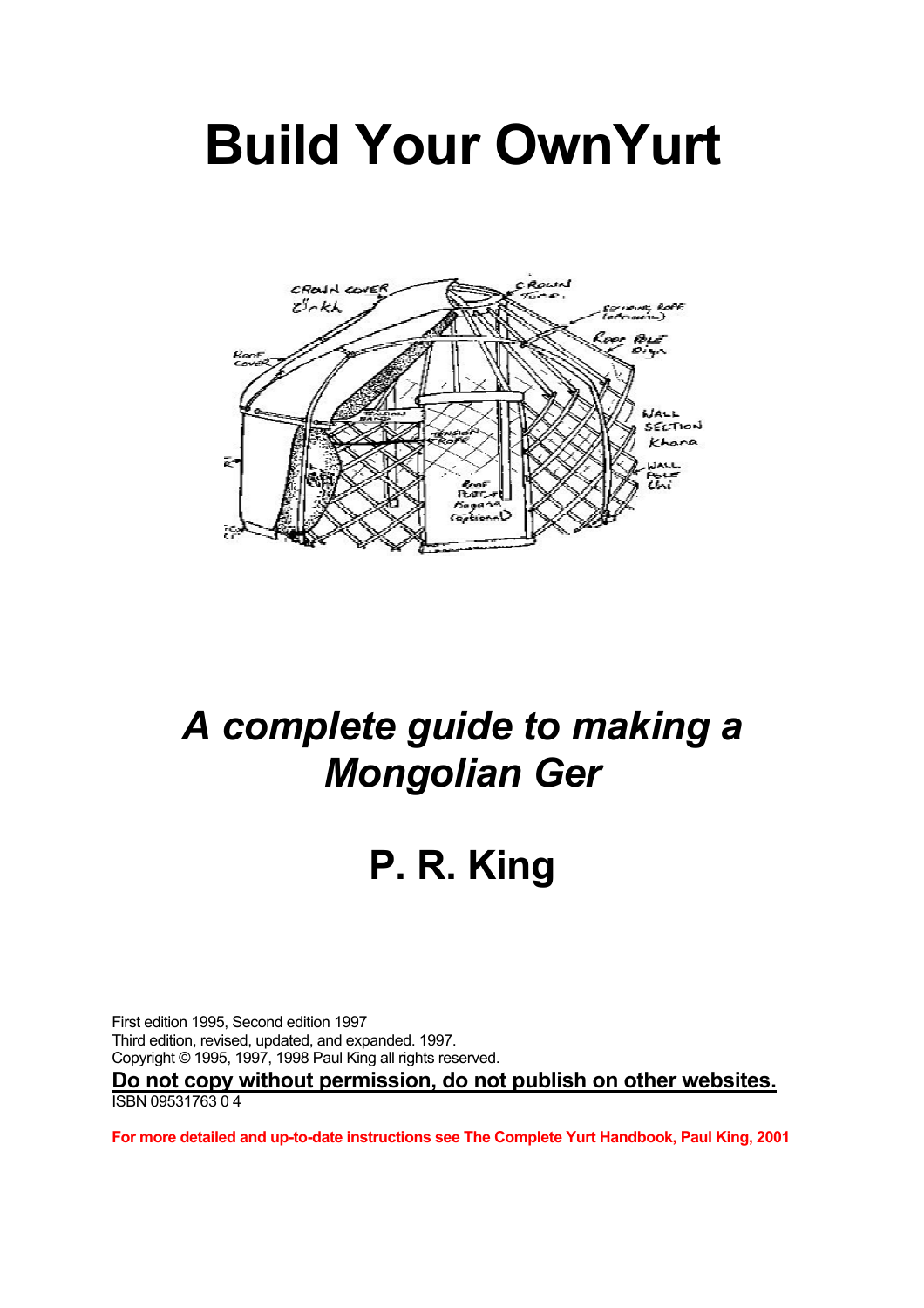### *Build Your Own Yurt*

#### **The Yurt**

Yurt is a word of Russian origin describing a circular trellis walled framed tent. The roof supported by a conical or domed frame consisting of a number of ribs radiating from a central wooden wheel to the top of the wall trellis. The yurt is traditionally covered with felt, made by beating and rolling wet sheep fleece. There are three main types of yurt:

The Kirgiz yurt with bent-wood roof poles and crown and a domed overall shape. Used by the Turkish speaking kirgiz, Kazak, Uzbek, and Turkmen people.

The two tiered yurt with a pointed roof and two layers of wall section placed one on top of the other. Used by the Uzbek, and Arab peoples of Afghanistan.

The Mongol or Kalmuk ger with straight roof poles, a heavy timber crown, often supported by two upright poles, and fitted with a wooden door. It is this type of yurt that will be described in this book.

The Mongolian Ger (describing a Mongolian's tent as a yurt may offend his/her national pride) is a versatile dwelling with a proven pedigree, being home to the nomads of central Asia for many centuries. The oldest complete yurt yet discovered was in a 13th century grave in the Khentei Mountains of Mongolia. Discoveries at Pazaryk, Southern Siberia indicate that the technology to make yurts was in use during the 4th century BC. The BBC Horizon series "Ice Mummies" suggests that yurts were in use at this time. Throughout this time the design has changed little, the ger being perfectly suited to a nomadic lifestyle in one of the worlds most inhospitable climates, with high winds rain and snow, where winter temperatures regularly fall to -50ºC. To this day it is still the preferred home to the majority of Mongolian people, the suburbs of the capital Ulaan Baatar consist entirely of gers. The use of the other two yurt types has declined greatly this century.

This proven design is equally well suited to the many uses for moveable dwellings in this country. The yurt can be insulated for winter use, the sides rolled up to admit a cooling breeze on hot days.

On clear nights one can lie in bed and watch the stars through the open crown. On wet nights there is plenty of room for a group of friends to sit in comfort around a warm stove, tell stories and listen to the storm outside. The atmosphere inside the yurt is one of warm, secure, solidity, while from the outside the yurt radiates a welcoming glow.



Oxen carrying Kirgiz yurt and furnishings (after Murray, 1936)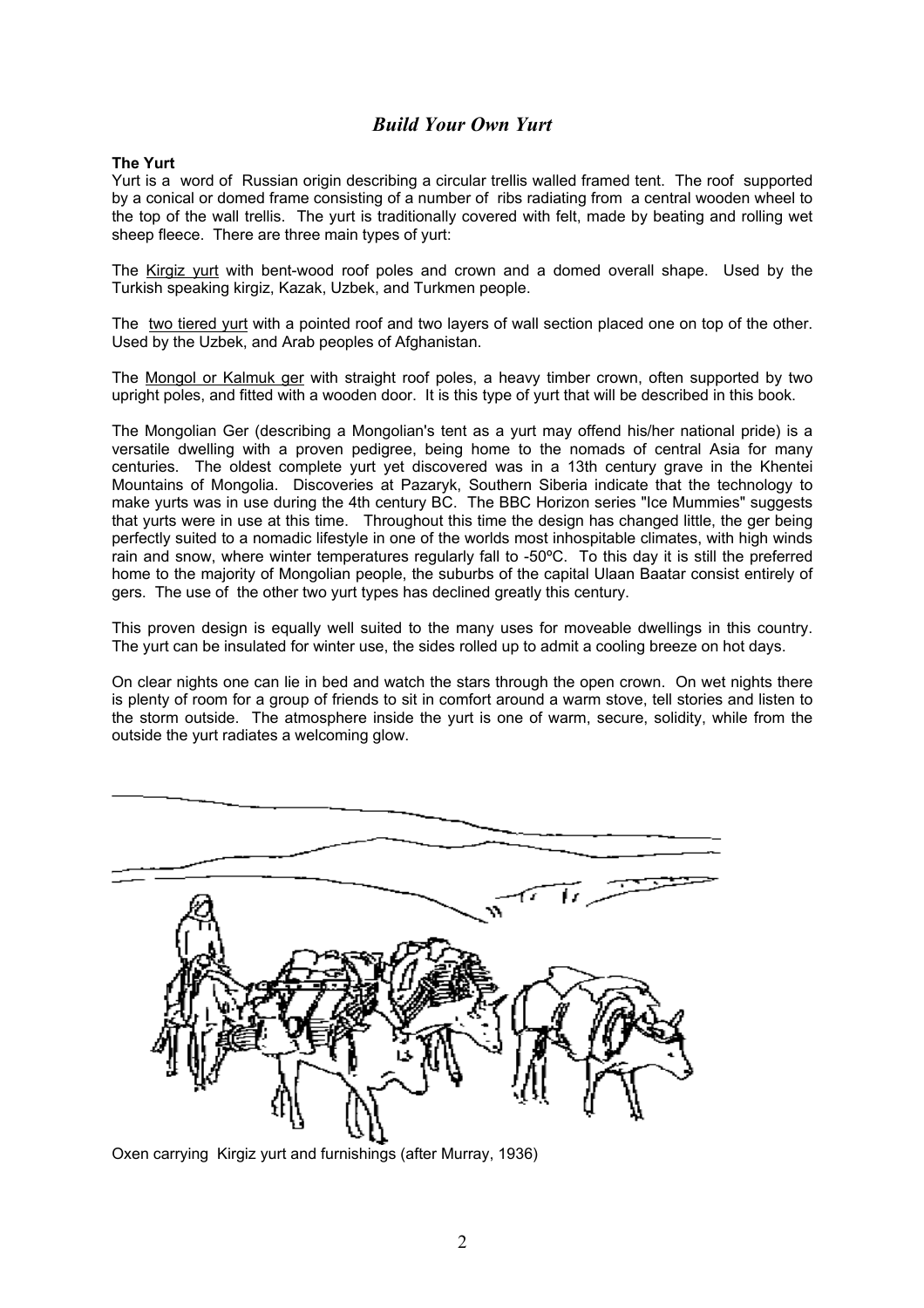### *Build Your Own Yurt*

#### **The Practical Yurt**

As well as being an attractive and novel tent the yurt is probably the most practical temporary dwelling available, being:

 **•Portable**, a yurt with a twelve foot (3.7m) (or larger) diameter can be easily carried in a small car, on a horse, in a handcart or even on a train or bus.

 **•Secure**, the yurt can be fitted with a wooden door, which can be locked. The lattice work walls ensure that entry cannot be gained even if the canvas is cut.

 **•Weather proof**, the fact that it has proven itself in the cold, wind, rain and snow of Mongolia for perhaps twenty five centuries is evidence for this.

**•Warm in winter**, being circular with a relatively low roof it is easy to heat, a woodburning stove is ideal for this, open fires are often used in Mongolia, **beware of the smoke and fire hazard**. Insulating layers can be sandwiched between the frame and cover. Felt is the traditional insulating material, but blankets, carpets or bubble wrap can be used.

**•Cool in summer**, the sides of the yurt can be rolled up or removed to admit a cooling breeze, for privacy the canvas walls can be replaced with reed mats.

 **•Inconspicuous**, despite having ample headroom, the overall height of the structure is only about seven feet allowing it to be hidden from unwanted attention by a hedge or scrub.

 **•Easy to erect**, with a little practice the yurt can be erected or taken down in less than half an hour. It is not difficult for one person to put it up.

 **•Easy to move**, if you decide that you have pitched your ger in the wrong place you can, with the help of a few friends, pick up the entire yurt and move it without any need to take it down and re-erect it.

 **•Inexpensive**, although it is easy to spend over £500 on the materials alone to build a yurt, with a bit of imagination, shopping around and luck, it is quite easy to build a Yurt for well under £100, (or even for nothing at all if you are lucky).

 **•Easy to build**, anyone with a very basic knowledge of woodwork, sewing, a few simple tools and plenty of spare time can build a yurt. This book will show you how.

 **•Environmentally friendly**, coppicing of hazel, ash, chestnut or oak to provide poles prolongs the life of the tree and enhances the fauna and flora of the woodland. The yurt is a low-impact dwelling, causing no permanent damage to the land on which it is pitched. It can even be moved every few days to prevent the grass underneath being killed.

 **•Long lasting**, by using water and rot proof canvas the yurt can stand outside for several years without harm. If only used occasionally it should last indefinitely. Broken components are easy to replace. Pine frames used in Turkmen Anatolia last 50-70 years, willow frames used by Uzbeks and Arabs in Afghanistan last 40-50 years. Felt covers last 3-5 years, canvas covers should last a bit longer.

 **•Fun !**, wherever you stay in your ger it is sure to attract the interest of fellow campers, it is so much more than just another boring tent. For children and adults alike yurt camping is a real break from the usual holiday accommodation. Impress your friends by swinging from the crown. The sight of a complete yurt being carried from the inside, apparently a walking tent always raises a laugh.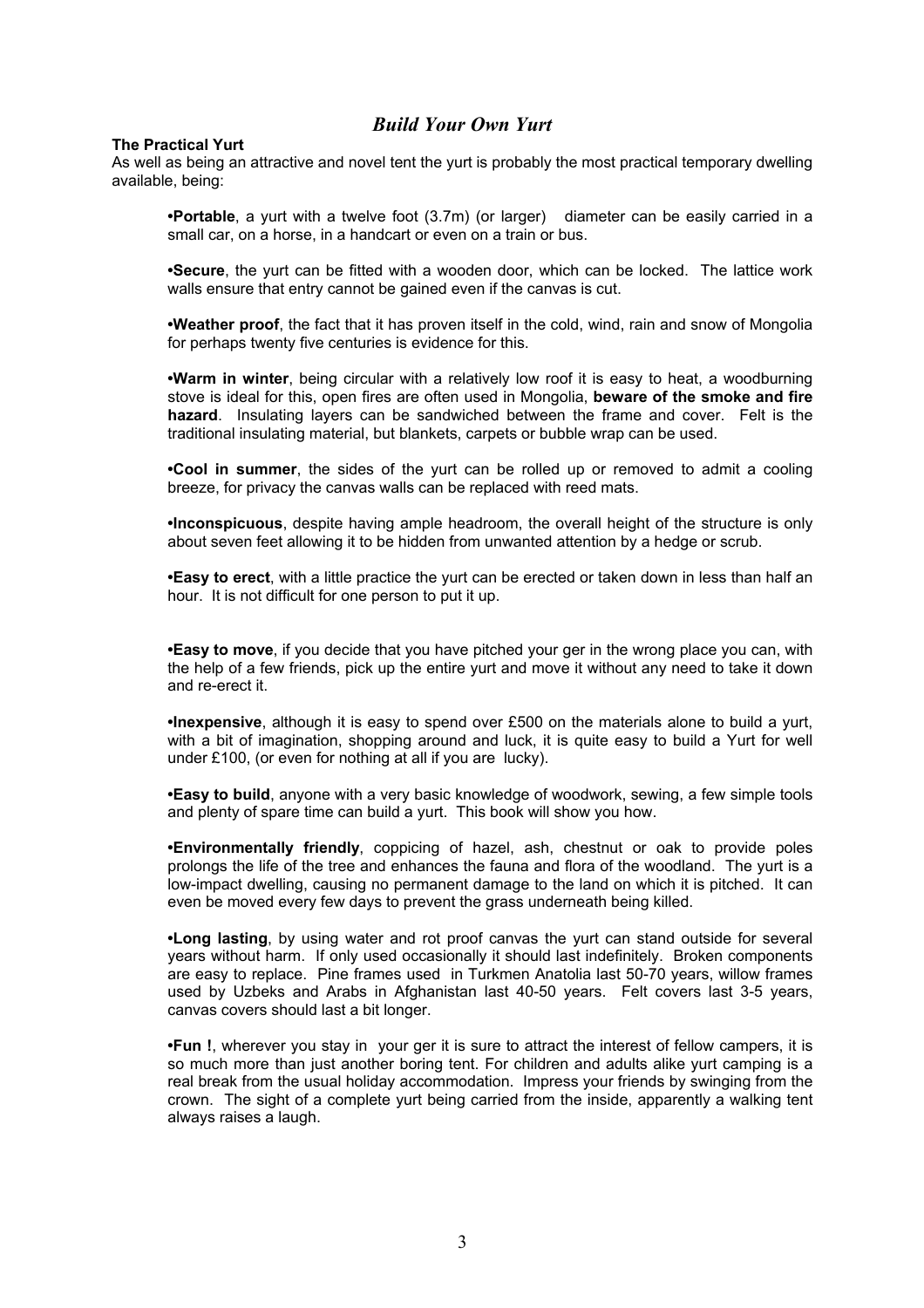#### **Building Your Ger**

The entire process of building your yurt, from cutting the wood in the forest to moving into your finished ger will require about 80-120 hours of work. The logical way to proceed is to start with the walls, this being the most time consuming job, followed by the door frame, the crown, roof, and finally the cover.

This book tells you how to make a ger with a diameter of ten feet (3m), walls four feet (1.2m) high and a roof six and a half feet (2m) high at the crown. If you wish to make a yurt of a different size simply alter the size and number of components (see table on page 7). If the ger is very large or to be used in the winter when the roof may have to support a heavy weight of snow it may need two upright poles to support the crown. These poles are fitted to all but the smallest gers in Mongolia but are of symbolic, rather than structural significance.



**Figure 1.** Component parts of the ger (English, *Mongolian)*

#### **Tools and Materials**

To build your yurt you will need the following tools and materials: **Tools:**

- •A good sharp handsaw. •A coping saw or electric jig-saw
- •A Spokeshave. •An electric drill.
- •A 3.5mm drill bit. •A 1" (25mm) wood drill bit.
- •A sliding bevel. •Four or more G-cramps.
- •A workbench. •A smoothing plane.
- •A sharp knife. •A strong sewing machine (an old *Singer* 
	- hand machine is good)

#### **Materials:**

•95 wooden rods 5 feet (1.52m) long and approximately 1" (25mm) diameter,

or slats ½ x 1-2 inch (13x25-50mm)

- •Strong nylon string, 80 yards (73m).
- •40 square yards (34m²) of waterproof canvas.
- •2 square yards (2m²) of plastic coated canvas.
- •9 square feet  $(1m^2)$  of 1 inch (25mm) thick timber, or 18 sq. feet  $(2m^2)$  of  $\frac{1}{2}$  inch (13mm).
- •26 yards (24 m) of rope.
- •Wood glue.
- •Linseed oil (one pint [500ml]).
- •Strong thread to sew cover.
- •60 brass eyelets (grommets).

#### **Sources of Materials**

Here are a few usefull names, telephone numbers and ideas for supply of materials: Canvas

Tony Beal Ltd. (Glasgow) Tel. 0141 7732166

Mitco (Romford) Tel. 0181 5906070

#### Hazel poles

Try your local wildlife trust, or woodland estate manager.

Willow poles

Try one of the many farmers growing willow as a biomass fuel.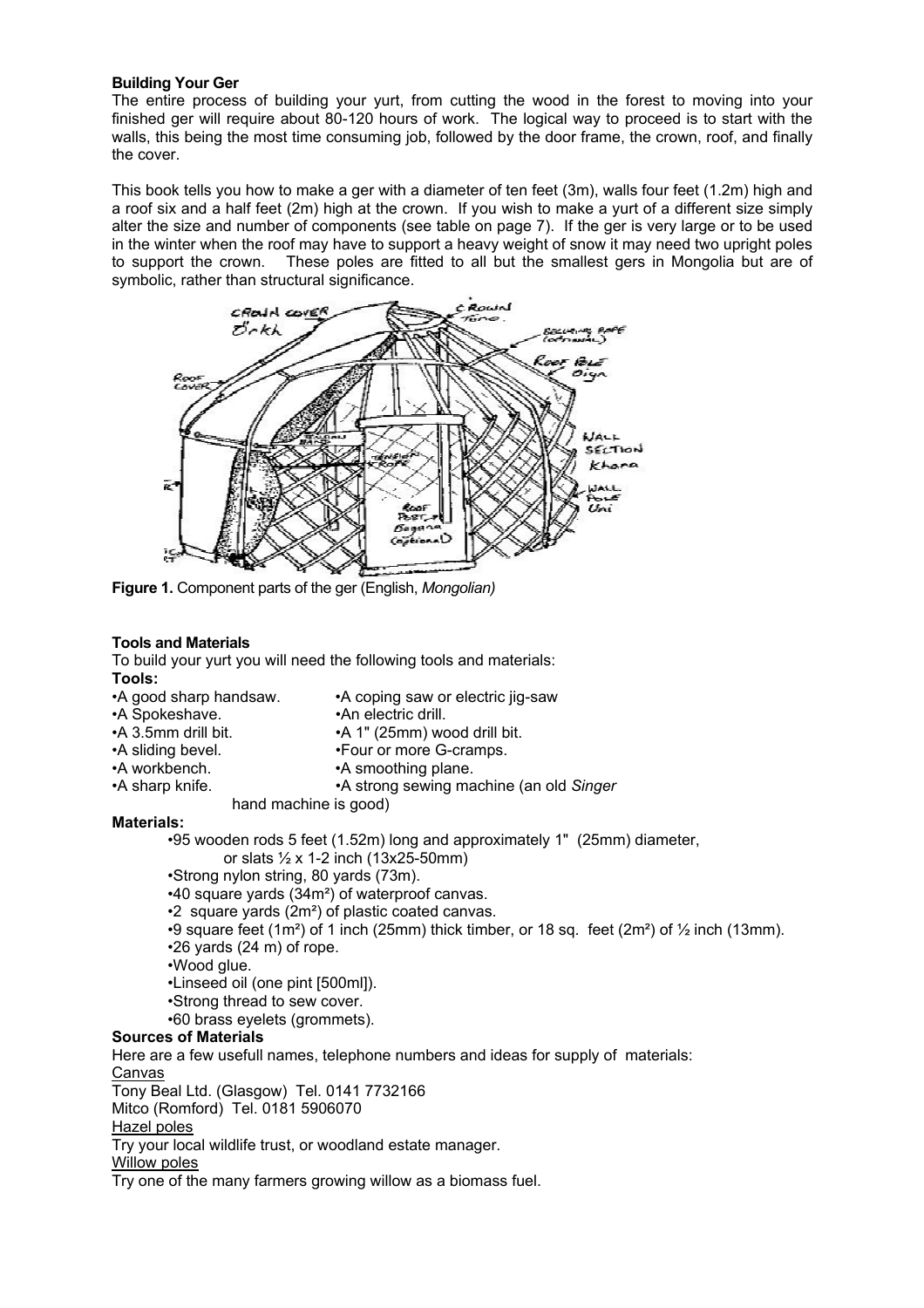If you wish to make a yurt other than the size described in this book use the following table. The instructions remain the same only the numbers of poles and dimensions are different.

| <b>Yurt Dimensions</b> |           |              | Component dimensions (numbers*)             |                  |             |
|------------------------|-----------|--------------|---------------------------------------------|------------------|-------------|
| Diameter               | Walls     | Height       | Wall poles                                  | Roof poles       | Crown Ø     |
| 8'(2.4m)               | 3'2''(1m) | 5'(1.5m)     | 4'(1.2m)(48)                                | 4' (16 or 32)    | 18" (45cm)  |
| 10' (3m)               | 4'(1.2m)  | 6'6''(2m)    | 5'(1.5m)(48)                                | 5'(16 or 32)     | 2' (60cm)   |
| 11' (3.3m)             | 4'(1.2m)  | 7' (2.1m)    | 5'9" (1.75m)(48)5'6"(1.7m) (32) 2'6" (76cm) |                  |             |
| 12' (3.65m)            | 5'(1.5m)  | 7'6'' (2.3m) | $6'6''$ (2m) (56)                           | 6'(1.83m)(36)    | 2'6" (76cm) |
| 14' (4.2m)             | 5'(1.5m)  | 7'6'' (2.3m) | $6'6''$ (2m) (64)                           | $7'$ (2.13m)(40) | 2'6" (76cm) |
| 16 (4.9m)"**           | 5'(1.5m)  | 8' (2.4m)    | $6'6''$ (2m) (72)                           | $8'$ (2.4m)(45)  | $3'$ (91cm) |

\* Numbers given are those for complete poles allow another 14 poles to make the short lengths for the ends of the khana.

\*\* For the sixteen foot yurt make three khana sections, therefore allow an extra 21 for the ends.

Obviously, the bigger the yurt, the more canvas you will need to cover it:

| Yurt diameter | Canvas requirements (square yards) |  |  |
|---------------|------------------------------------|--|--|
| 8'(2,4m)      | $30(26m^2)$                        |  |  |
| 10'(3m)       | $40(34m^2)$                        |  |  |
| 12' (3.7m)    | $50(43m^2)$                        |  |  |
| 14' (4.27m)   | $60(51m^2)$                        |  |  |
| 16' (4.8m)    | $70(60m^2)$                        |  |  |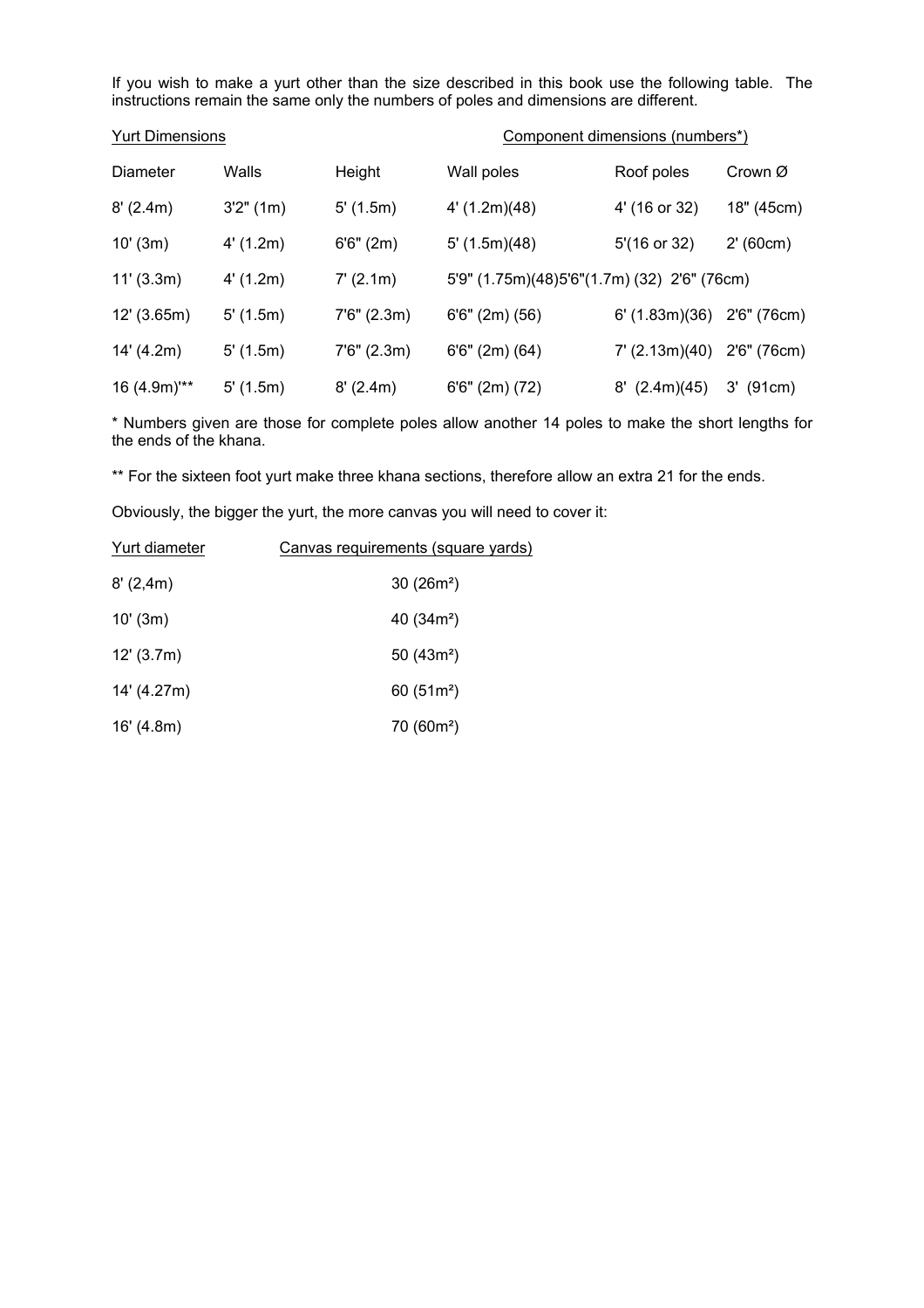#### **The Walls**

For the walls you will need 65 rods about an inch (25mm) in diameter and five feet (1.5m) long or slats of sawn timber, these are traditionally willow. Hazel is stronger, more durable and easy to obtain in many areas (Cut your hazel between October and March as it will last longer, the tree will have a better chance of recovery and there is no risk of disturbing nesting birds). Broom handles or hardwood batons are excellent, but a bit expensive and often from unsustainable sources. Sawn green oak batons ½"x1½" (13x38mm) for the walls and 1¼"x1¼" (32x32mm) will cost £140-200 and will make a yurt frame to last a lifetime. Sawmill offcuts may be useful and cheap.

If you are using willow or hazel remove the bark for an attractive light finish, this is most easily done using a concave curved knife. Or leave the bark on for a more rustic look. Use the wood green (unseasoned) so that any slightly bent poles will be pulled straight as they dry. If using slats, plane or sandpaper them to give a smooth finish.

Drill seven 3.5mm holes, exactly nine inches (23cm) apart in each rod leaving two inches over at one end and four at the other (Fig.2). If using poles of a different length keep the 9inch spacing but drill more or less holes, as appropriate.



**Figure 2.** Hole spacing for the rods of the *khana* (wall section).

The easiest way to space these holes is to make a fixture:-

*Take a piece of hardwood 11 inches long and drill two 3.5mm holes nine inches (23cm) apart push a nail through one hole, after drilling the first hole in each rod place the nail on the fixture in this hole you can now use the hole in the fixture as a guide to drill the second hole. Repeat for the other five holes (Fig.3).* 

For an attractive durable finish treat the rods with boiled linseed oil.



**Figure 3.** Fixture used to ensure accurate spacing of holes.

The rods now need to be tied together to form the two wall sections or *Khana.* Take 24 full length rods and tie them together by knotting one end of the string, passing it through the two corresponding holes in two rods, pulling it very tight and knotting the other end. To facilitate threading heat the first inch or so of the string and roll it between your fingers to form a solid leading end, be careful not to burn yourself. Burn, rather than cut the string to prevent fraying. Repeat this process until all 24 rods are joined to form the Khana*.* Finish the ends using shorter lengths of rod (Fig.4). Make another Khana in exactly the same way.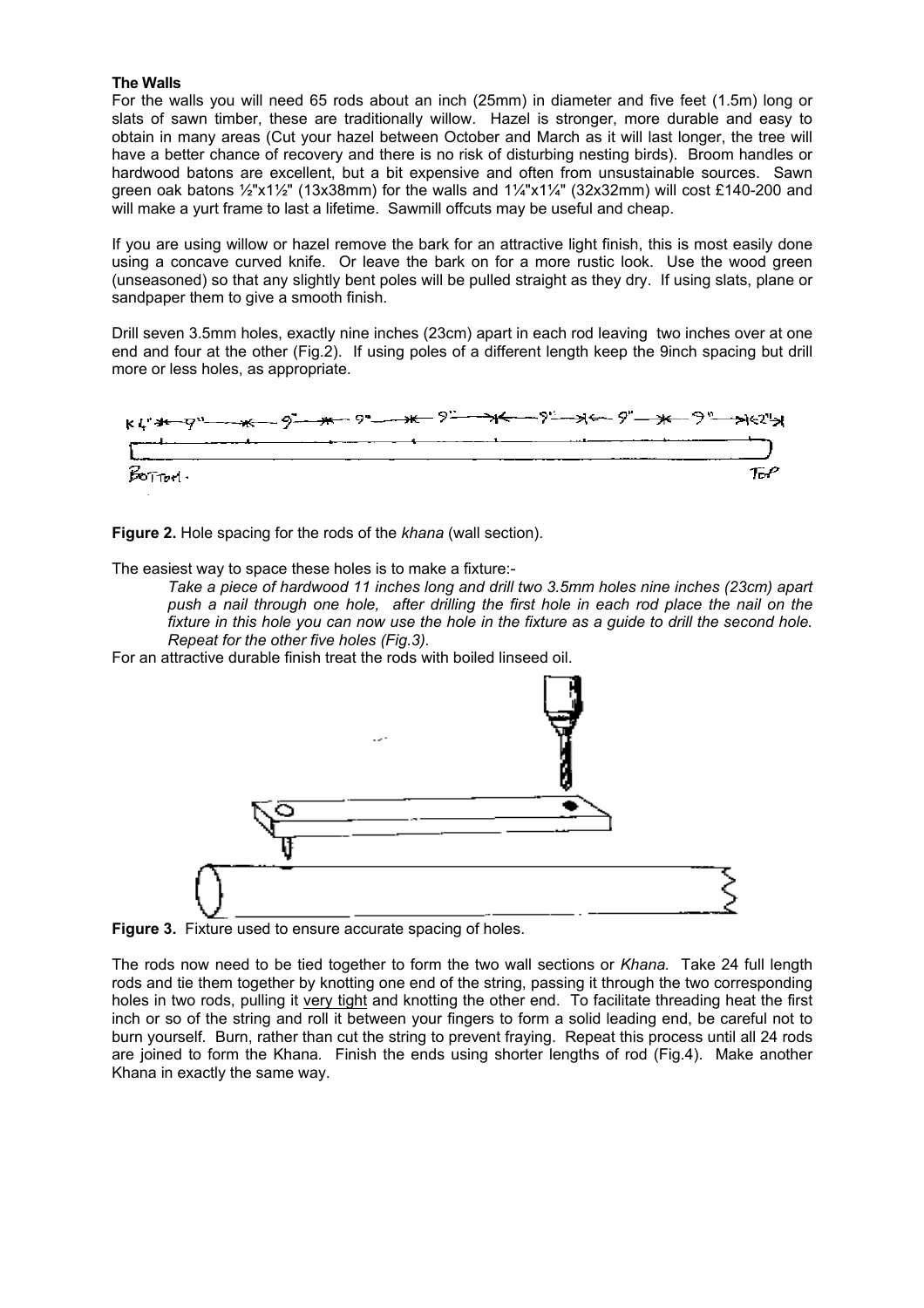

**Figure 4.** The *Khana* or wall section*,* two or more of these tied together make up the walls of the yurt.

#### **The Door**

The simplest and most portable door for your yurt consists of two uprights of willow or hazel 1½-3 inches (38-75mm) in diameter and four feet (1.2m) long tapered at each end to fit into 1 inch (25mm) holes drilled into the top and bottom of the frame. The top and bottom consists of lengths of the same wood about three inches (75mm) in diameter and two feet six inches (75cm) long drilled at either end to take the tapered ends of the uprights. The top part of the frame is drilled to take two of the roof poles. The door consists of a canvas curtain, weighted at the bottom. This frame is easily disassembled and strong (Fig.5).

**Figure 5.** A simple door frame can be constructed in a few minutes



#### A more elaborate and weatherproof, but less

portable door can be made with a solid timber frame, fitted with a double or single door (download available from www.woodlandyurts.co.uk), this is traditionally elaborately carved or painted. This door can be made in its own separate frame which can be fitted to the front of the hazel door frame when required. The making and decorating of such a door is beyond the scope of this book, so I will leave it up to you to consult a carpentry book or use your own imagination if you wish to furnish your yurt with such a grand entrance.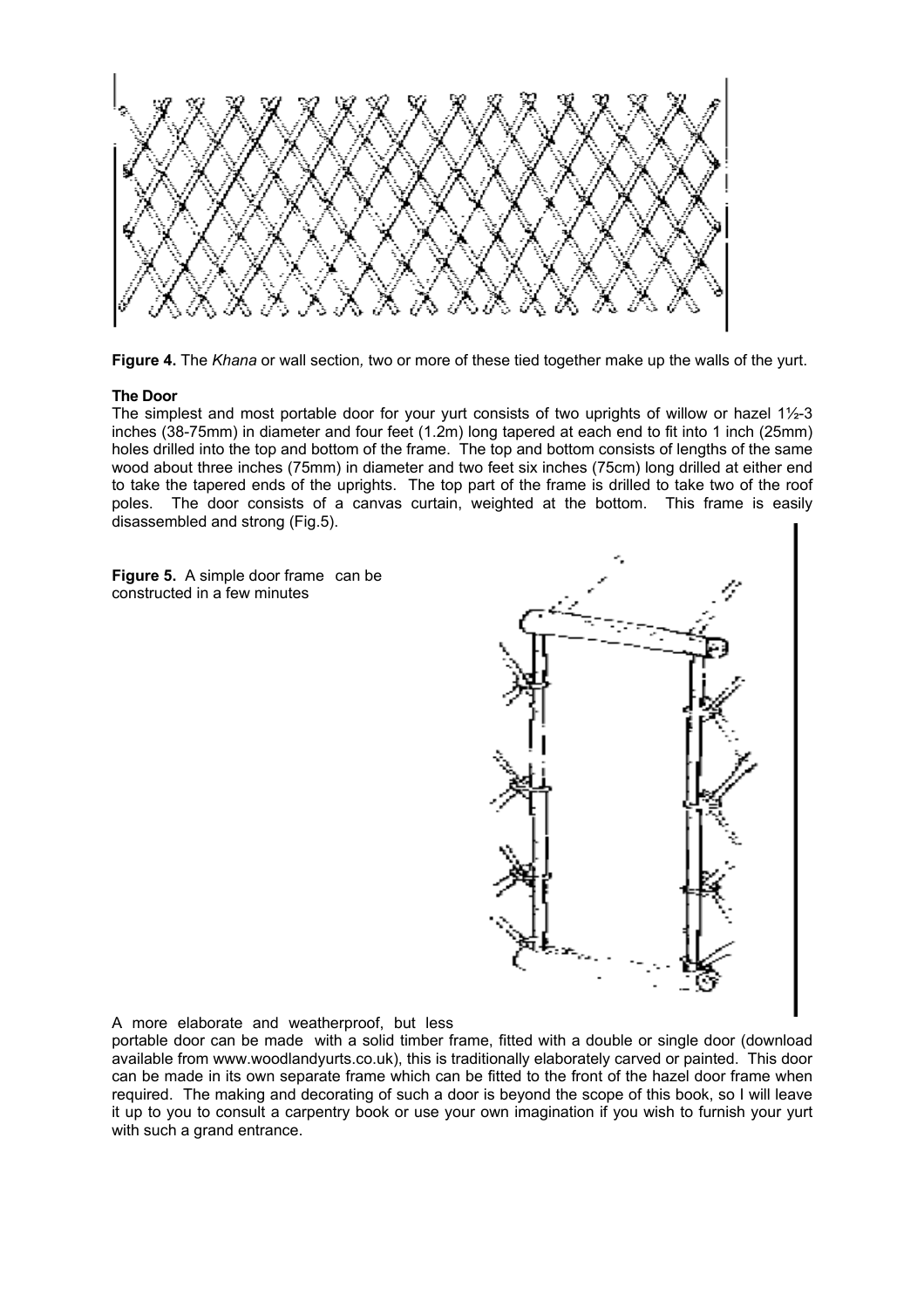#### **The Crown**

The crown, or roof wheel is the most difficult part of the yurt to make. It consists of a wooden "wheel" two and a half feet in diameter with hub held ten inches (25cm) above the height of the rim by eight spokes. The rim has 32 holes drilled at an angle in the outside edge to take the roof poles. The finished crown is elaborately decorated to form the major feature of the inside of the yurt (see Douglas, 1962 for inspiration).



**Figure 6.** The crown.

The rim of the crown is made in sections, you will need twelve sections if you are using one inch (25mm) timber or eight sections if you are using one and a half inch (38mm) timber. To make these sections you will need a template;

*Draw a circle two feet six inches (76cm) in diameter on a flat surface, then draw a circle two feet (60cm) in diameter inside of the first one, now divide these circles exactly into quarters. Trace one of these quarters onto paper and cut it out to form the template. For a more durable and accurate template use thin plywood or hardboard.* 

Place the template on the timber and carefully draw around it. Cut out this shape using a coping saw or an electric jig-saw, repeat this operation until you have the required number of sections.

The sections should now be glued and clamped together. Remove the clamps when the glue has set. For extra strength drill two holes through each section into the one below and glue a dowel into each of these holes, or use screws.

When the glue has set fully, tidy the outer and inner rims with a plane, spokeshave or electric sander. Mark the outer rim of the crown with thirty two equally spaced points, just below the middle of its width. Using an electric drill or a bit and brace, drill thirty two one inch (25mm) holes. These holes wiath. Using an electric drill or a bit and brace, drill thirty two on<br>should point upwards into the crown at an angle of about 30-35°.

To make the crown centre cut out eight spokes of 1½" (38mm) square timber 13 inches (33cm) long To make the crown centife cut out eight spokes or 1%° (38mm) square timber 13 inches (33cm) Tong<br>with one end cut at 25° and the other at 115°. Drill and countersink each end (Fig.7). Make an octagon of wood 2 inches (5cm) thick and 5 inches (12.5cm) across. Screw and glue the spokes, octagon and rim together as shown in figure 5.

Thin willow or hazel rods can be used to make a more simple, but equally effective raised centre to the crown.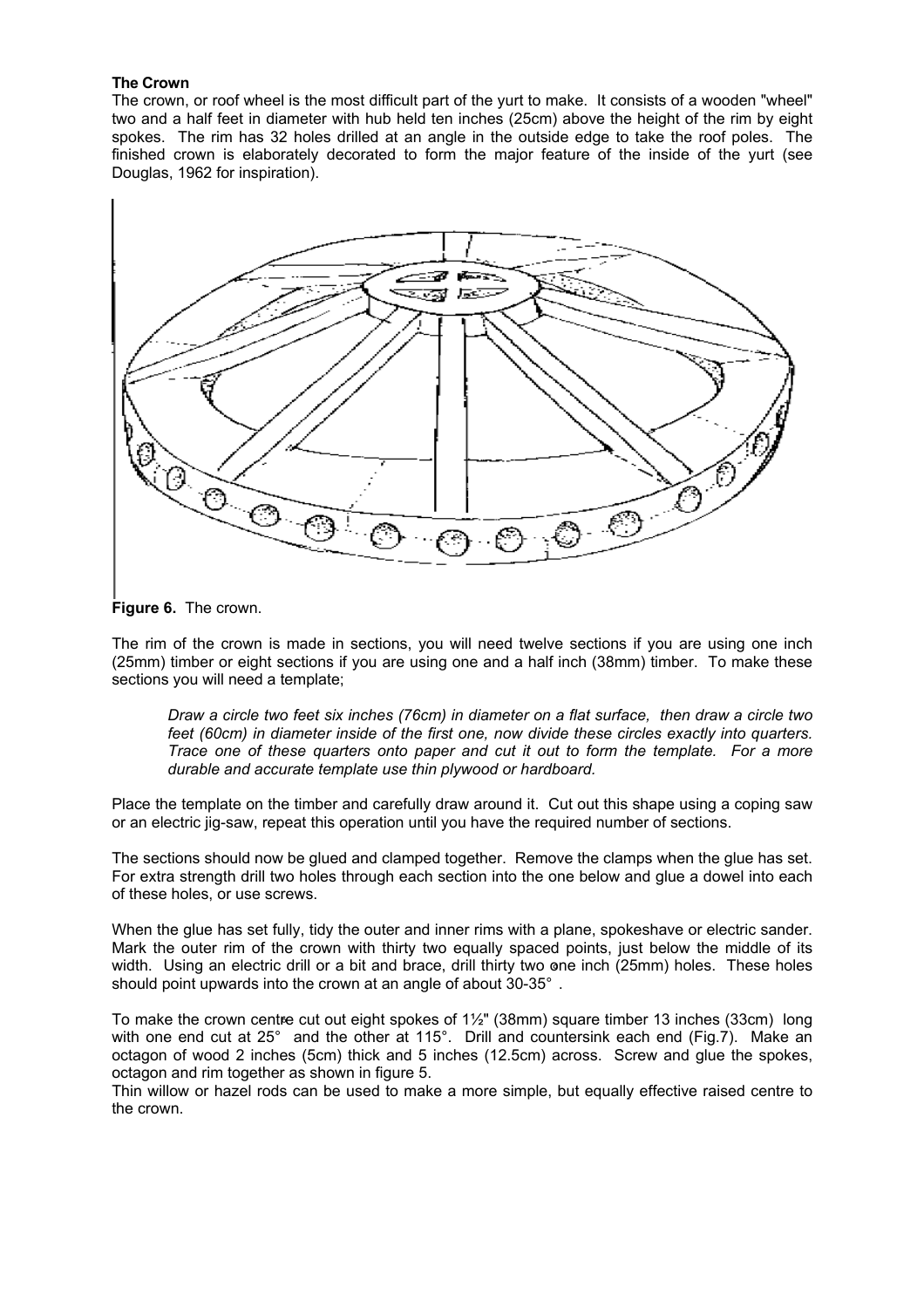

**Figure 7.** One of eight spokes connecting the crown rim and centre.

Either paint the crown or give it a few coats of clear yacht varnish or Danish oil.

#### **The Roof**

You will need thirty two roof poles, each five feet (1.5m) long, these normally consist of the same rods as are use to make the walls. If using thin slats for the walls these may not be rigid enough to support the roof so thicker or square section timbers should be used. If using round section poles drill two 3.5mm holes, one inch (25mm) apart in one end and pass a piece of string through these to form a loop, which fits over the top of a wall pole. The other end fits into the holes in the crown.



**Figure 8.** a. End of roof poles cut to fit khana top. b. pieces added to rectangular roof pole. c. Square pole shaped to fit round hole.

If you are using square or rectangular section timber either cut a the ends as shown in figure 8 or make blocks which can be glued and screwed to the end of the pole. Cut the sharp 90 top corner off at an angle of 45  $\degree$  and smooth with sandpaper. Drill two holes and fit string loops as for round poles. Ideally you should make square mortises in the crown to take the ends of the poles, but a much quicker and perfectly adequate option is to round off the top three inches of the poles with a knife or chisel to fit into the circular holes.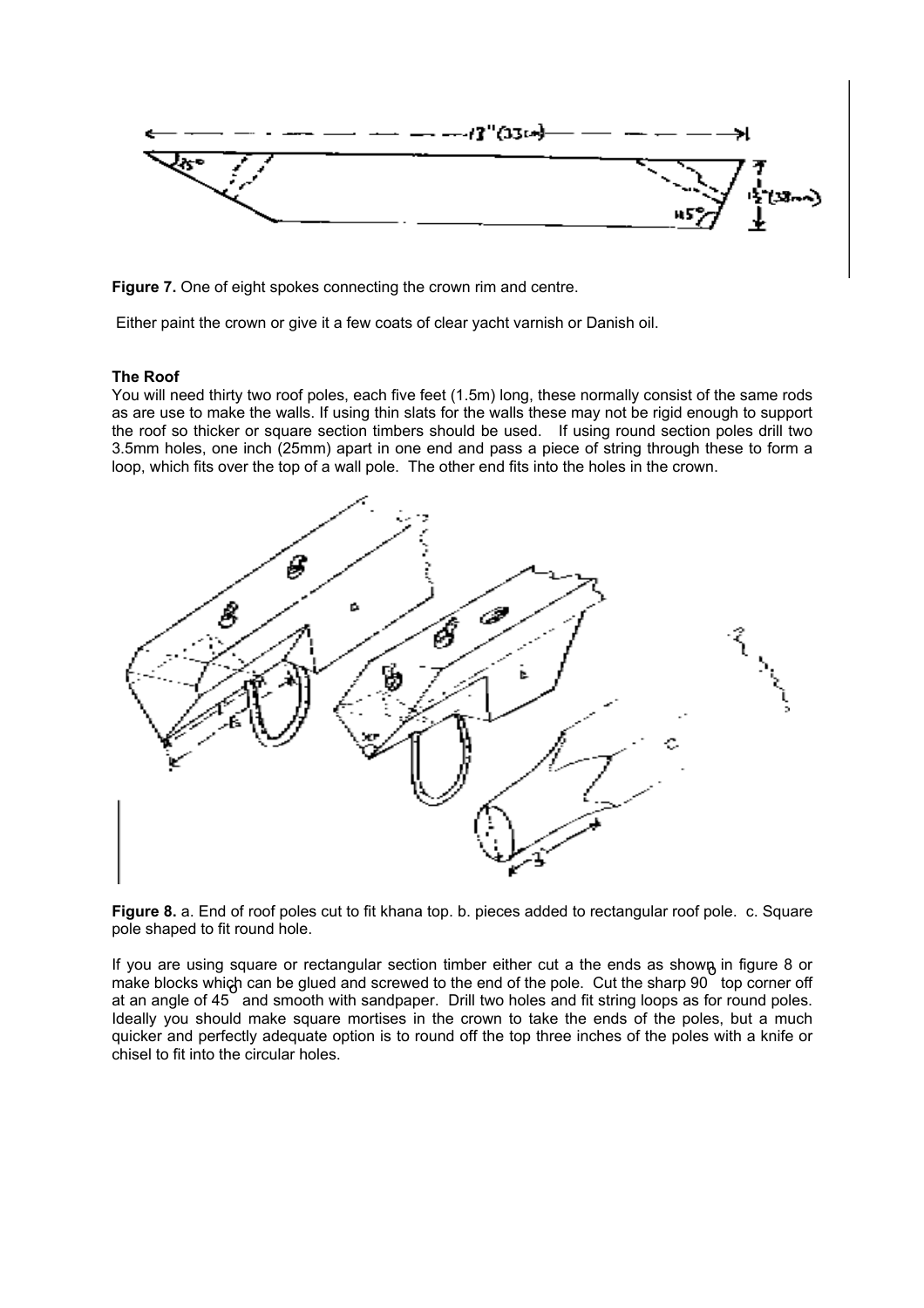#### **The Cover**

The cover should be made from waterproof canvas. 12oz waterproof flame retardant cotton is the best. If you use new waterproof canvas it will cost about £100 for the cover, flame retardant finish will add another £30. Each yurt frame is unique in size and shape so it is not possible to make the cover to a pre-made pattern. When the frame is finished put it up in the garden (when there is little risk of rain) and make your cover to fit it. Ideally an industrial sewing machine should be used to sew the heavy canvas. But if this is not available a perfectly adequate job can be done with an old *Singer* hand sewing machine (available from most car boot sales or auctions for about £10), using strong polyester thread. It will take about two and a half working days to make the complete cover.

The canvas will shrink slightly when it first gets wet so allow an overlap of at least eight inches (20cm) between the roof and walls and make the walls at least three feet longer than the circumference of the frame (minus door). Alternatively pre-shrink the canvas.

The cover is made in four sections:

#### **The walls**

Put up the yurt frame and measure the height and the circumference of the walls, excluding the door. Make the cover the same height as the wall and three feet longer. Sew two widths of canvas together (for this size yurt you will probably use one and a quarter widths of the roll) use a double seam. The top sheet should overlap on the outside of the bottom one by about an inch so that rain runs off easily. Make a good 1½ inch (38mm) hem at the top and at each end. It is a good idea to sew a 6-8 inch (15-20cm) wide length of plastic around the bottom of the wall, overlap it about an inch (25mm) and sew it on the inside so that water is not directed into the yurt. Fit brass grommets into the top and end hems of the wall at spacings equal to the distance between two crossovers at the top of the *khana*. Tie a short string loop through each of the top grommets which will fit very loosely over the top of one wall pole. Tie a three foot (1m) length of string to each of the end grommets.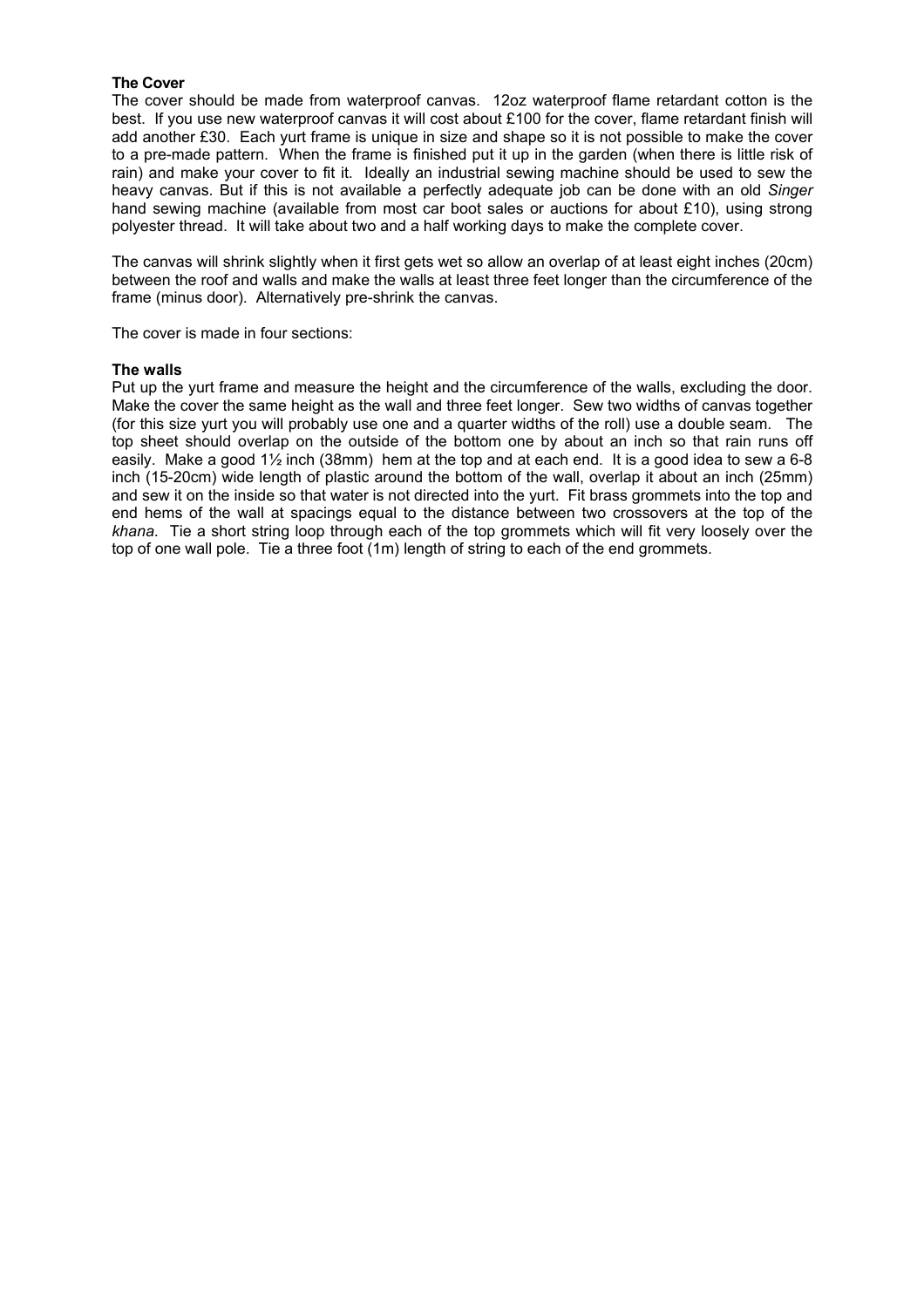Canvas on top Canvas underneath

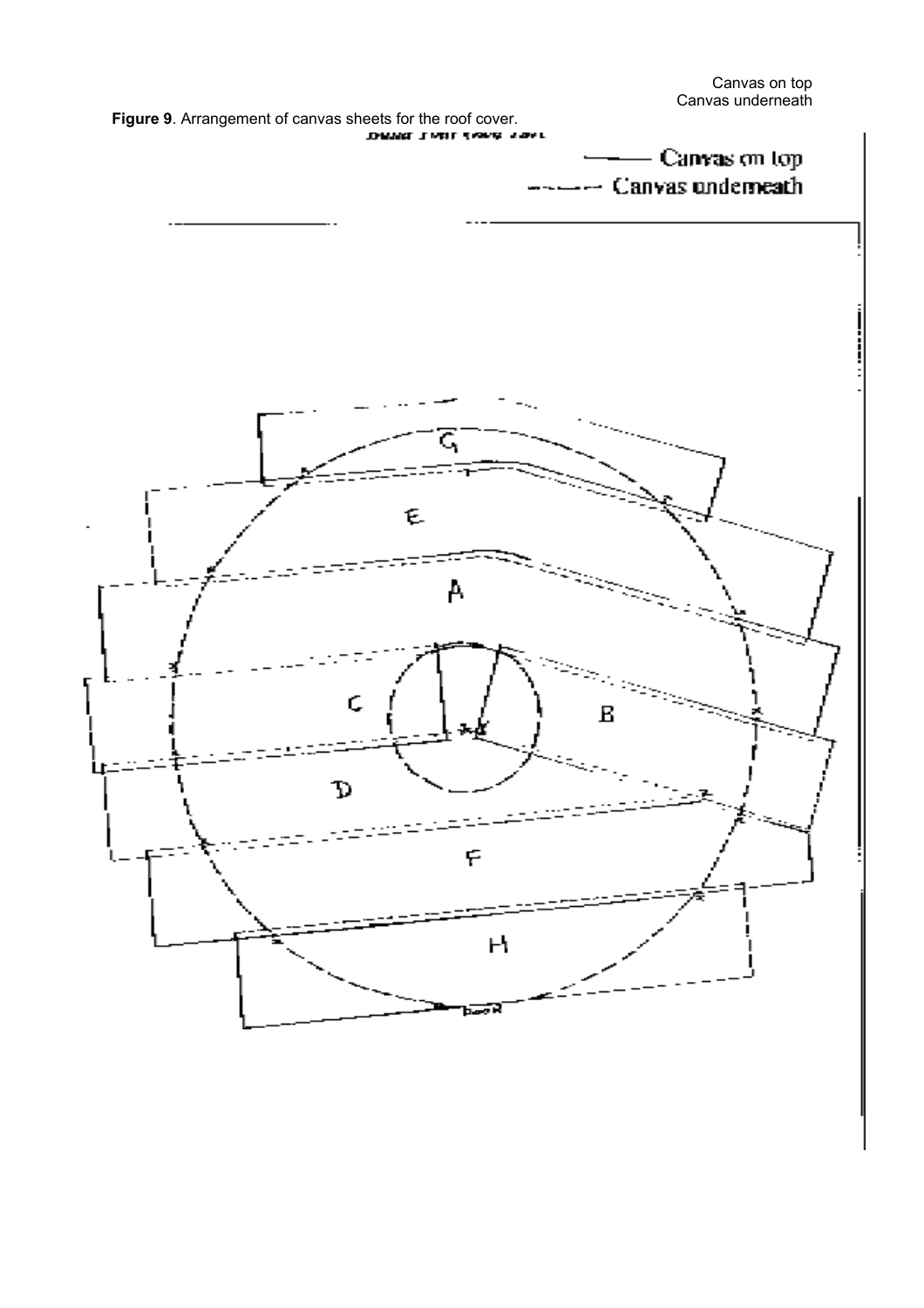#### **The Roof**

Before you start work on the roof make sure you have plenty of space, thread, spare needles, and good quality dressmaking pins. Put up the yurt frame and set up your sewing machine in a large space next to it.

With reference to figure 6 lay a length of canvas over the frame and position as sheet A on the diagram, allow at least a foot overlap at each end. Pin sheets B and C securely into position and mark points X. Take these three sheets off and sew them together with a one inch overlap and a double seam, do not sew beyond point X. Ensure that the top sheet always overlaps the lower one to allow water to run off.

Place sheet A,B,C back onto the frame and pin sheet D into position. Mark points X. Take the cover off and sew the first seam, then cut from points Y to Z, leaving a flap of 1½ (38mm) inches. Fold the cut edge inside and sew the second seam. Do not sew beyond point X. Place the partly made cover back on the frame and continue adding sheets in the same way.

When all of the sheets are sewn together fit this cover and mark the position of the crown opening. Cut out this opening and sew strong webbing around the inner edge of the circle.

Finally fold, tuck and cut the ends of the sheets to hang down and overlap the walls by at least eight inches (20cm) (less above the door). sew a  $1\frac{1}{2}$  inch (38mm) hem around the bottom and fit a pair of brass grommets three inches (75mm) apart every three feet (1m).

#### **The Crown cover**

Make a three or four pointed canvas star, the centre of which is large enough to amply cover the crown. Put one or two tucks in the central part to give a convex profile to fit over the raised crown middle. attach five foot (1.5m) lengths of string to each point. It is easy to sew four triangular, or two semi-circular clear plastic windows into this cover if desired (Fig. 10).

#### **The Tension band**

This is a band which passes around the top of the *khana* and the ends of the roof poles to hold them in place, protect the roof cover from abrasion and as an additional safeguard against the weight of the roof pushing the walls outwards.

Take a piece of canvas as long as the wall and eight inches (20cm) wide. Sew a strong hem along either side of its length and a 1½ inch (38mm) hem at each end. Fit two brass grommets at either end, one in each corner. At each end tie a 10 inch (25cm) piece of rope between the two grommets to form a loop. Tie a three foot (1m) length of rope to each loop.



**Figure 10.** Three designs of crown cover.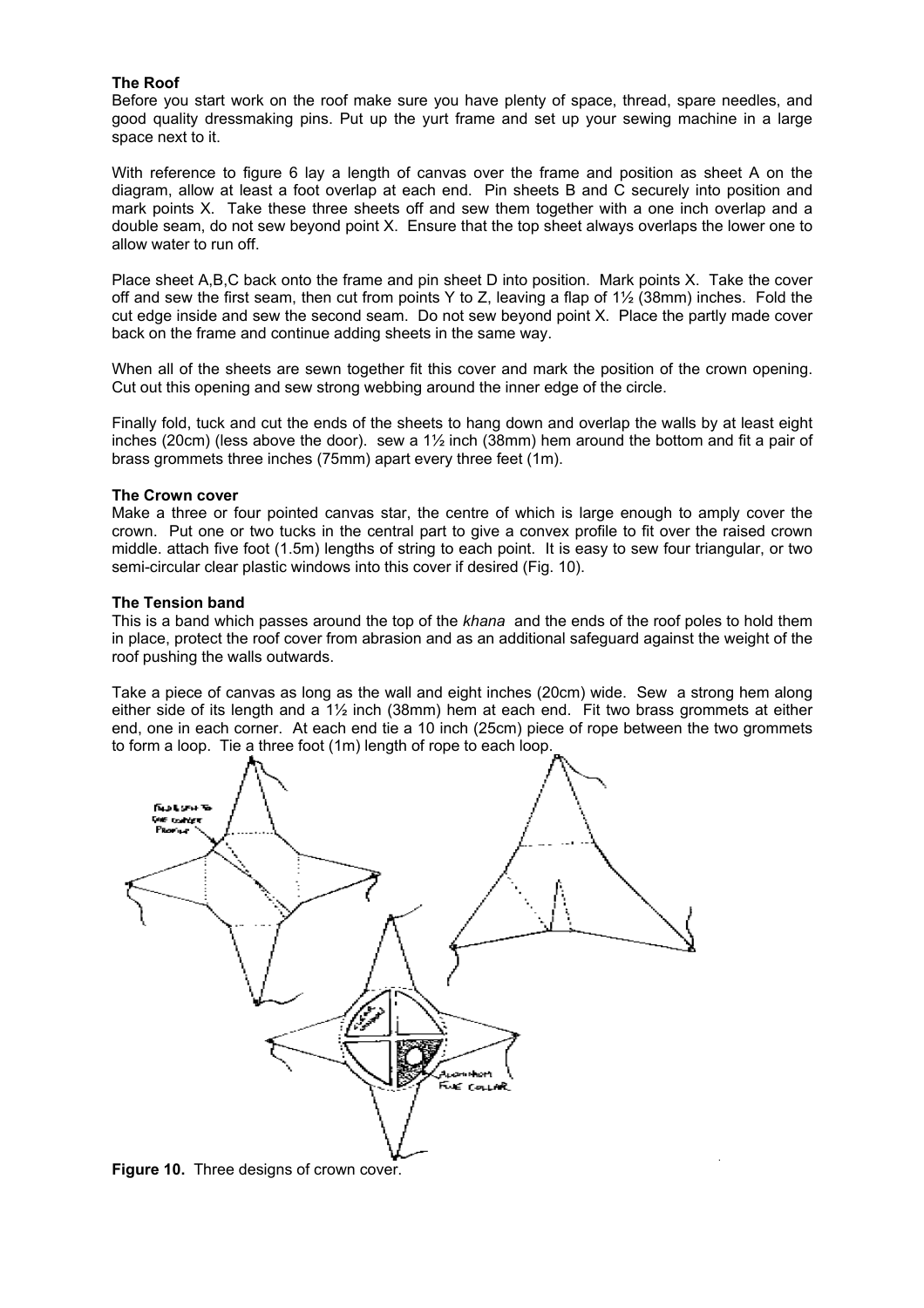#### **Further refinements**

The instructions so far have shown how to make the basic ger, complete in itself and ideal for most uses. However, if you wish to use your yurt as a permanent home or in extreme weather conditions some further refinements may be desirable.

#### **Door**

A solid wooden door which can be locked greatly improves the security and comfort of the ger. A double brace and rail door, made with tongue and grooved pine and permanently fitted to a frame of 2"x2" (50x50mm) pine can be made in less than a day at a cost of about £25 (refer to a carpentry book for instructions). Make the frame the same height as the yurt door frame with its inside width 2 inches (50mm) narrower, so that it overlaps the door entrance by an inch (25mm) either side. Screw four blocks onto the back of the frame so that they fit snugly into the inner door frame (with the cover fitted). Attach bolts or pieces of wood on pivots to the blocks to hold the door firmly in place.

#### **Windows**

Windows can be sewn into the wall or crown cover. A wall fitted window is easiest to make separately and then sew it into an appropriately sized hole cut in the canvas. Make the clear plastic window with a two inch (5cm) frame and reinforce it with canvas or webbing sewn horizontally and vertically every six inches (15cm). A canvas blind which can be held open with tapes and shut with Velcro is a simple and useful addition.

#### **Insulation**

Thick felt is the traditional insulating material. Old carpets, underlay, blankets, horticultural fleece, or bubble wrap can also be used. The insulation is sandwiched between the frame and cover. The insulation is held firmly in place and need only be cut roughly to size.

#### **Decoration**

The crown, roof poles and door are typically painted in bright colours using traditional patterns (Douglas, 1962 shows good views of these designs). The khana may be painted or hung with wall hangings. Traditionally, rugs are placed on the floor and there is an alter at the rear.

#### **Extreme weatherproofing**

For summer use the ger will stand up to most weather without being anchored to the ground. for extra security three or four ropes can be tied to the roof cover securing rope. These ropes can be tied down to strong wooden tent pegs driven into the ground. On an exposed site or in preparation for winter gales three foot (1m) wooden stakes should be driven into the ground inside the yurt near the door and at the khana junction. The frame can be securely tied to these stakes. To secure the cover four ropes 25 feet (7.5m) long should be tied together in the form of a giant noughts and crosses grid. This can be thrown over the yurt and pegged down tightly at eight points.

If the ger is likely to have to bear the weight of a thick snow covering two upright poles with 'T' shaped tops (which can be tied to the crown) should be fitted to support the crown. These poles are traditionally brightly painted and always kept in place.

#### **Fire**

A fire or stove is a pleasant luxury during the summer and a necessity for winter use. It is however, as with any tent, potentially very dangerous to light a fire in the yurt **do so at your own risk**. A few precautions and modifications can reduce this risk. The fire or stove is traditionally placed in the centre of the yurt directly below the crown, in a small yurt this location might prove too intrusive so a stove can be placed towards the side. A traditional open fire with smoke leaving through the crown seems like a pleasant idea but the yurt rapidly fills with thick smoke and so is completely impractical, this problem can be reduced slightly by using charcoal but make sure there is plenty of ventilation.

A metal woodburning stove is a much more practical solution. The smallest stove will provide more than enough heat. Both the stove and the flue-pipe will become extremely hot during use and any combustible material (wood or canvas) in contact with these will catch fire. Wood or canvas within a few inches of the stove or flue-pipe will rapidly char. To reduce any fire risk it is necessary to keep the flue-pipe separated from the frame and cover. This is achieved by making a collar of aluminium sheet. For a central stove remove one of the eight crown spokes and fill the gap with a piece of aluminium with a hole cut in it to take the flue-pipe. A similar aluminium sheet must be sewn or joined with Velcro to the crown cover. The use of Velcro allows the aluminium to be replaced with waterproof canvas or plastic if the stove is not in place. For a side mounted stove leave a space of at least 12 inches (30cm) between the stove and the wall. Remove one of the roof poles above the stove to leave a gap, cut a hole in the canvas in this space. Cut out an 18 inch (45cm) square of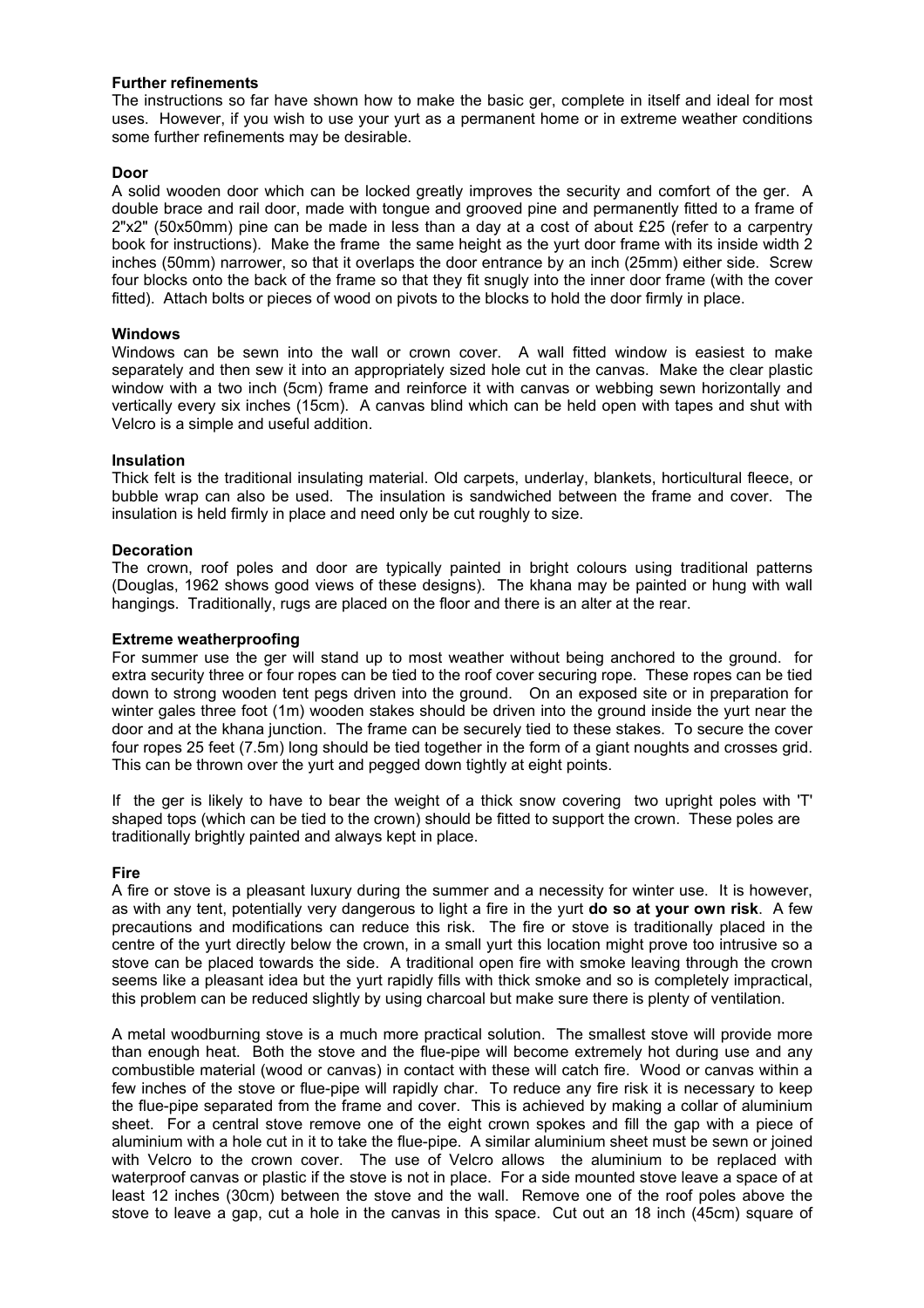aluminium sheet with a round hole in the centre to take the flue-pipe. Smooth the edges and corners and bend the sides down slightly with the fold two inches (50mm) from the edge. Use Velcro to join this sheet to the canvas, make a flap in the cover to overlap this plate and allow water to run off ( Fig.11).



**Figure 11.** Aluminium collars to prevent hot flue-pipe burning yurt.

#### **Steam bending**

If you prefer the Kirgiz design of yurt with its bent roof and wall poles you will need to do some steam bending. A steam box consists of a long wooden box or large diameter plastic pipe with a small hole at one end to let the steam out and a pipe at the other to let steam in. The steam is provided by a very large water filled kettle or five gallon (20 litre) metal drum place over a fire, a pipe carries steam from this boiler to the steam box. The poles are placed in the box and steamed for 40 minutes to an hour. While still hot the poles must be bent to the require shape around a former and held or clamped there until cool. Make sure the steam has somewhere to escape from the system or there will be an explosion, also guard against burns from hot water, steam and fire. For a more comprehensive guide to steam bending see **The Complete Yurt Handbook**.

#### **Timber floor**

If the yurt is to be used as a semi-permanent dwelling a timber floor raised two inches off of the ground on bearers of treated 2"x2" (50x50mm) timber will improve comfort greatly. Make the floor to fit exactly, from plywood, chipboard or toungue and grooved pine. By drilling holes in the bottom of the door frame and in the floor in front of the stove air to feed the fire is drawn under the floor, rather than through any gaps in the yurt, reducing draughts and further improving comfort.

#### **Tradition and Etiquette**

Having been home to the many tribes and cultures of central Asia for millennia a great deal of traditions, superstition, religious significance and custom has built up surrounding the yurt.

#### **Spiritual significance**

To the Mongolian people the ger is more than just a simple dwelling, in its construction the whole universe is represented: The roof represents the sky and the smoke hole the sun. The hearth contains the five basic earth elements of earth, wood, fire, metal, and water (metal in the grate and water in the kettle). For the Buryat Mongols the fire contains the house deity and is therefore sacred, offerings are thrown on every morning. No rubbish is burned on the fire and outsiders should not take a light from it. The two upright roof poles supporting the crown are of symbolic importance rather than a structural necessity.

The Mongolian people are predominantly Buddhist, and a shrine is set up opposite the door, people sleep with their heads towards this altar. In Muslim areas the people sleep in the opposite direction with their heads towards the south facing door, roughly the direction of Mecca.

#### **Setting up home**

The family yurt is usually obtained as a gift from the brides parents on a couples marriage. The frame should last a lifetime, but the felt covers need replacing every three to five years. The yurt is set up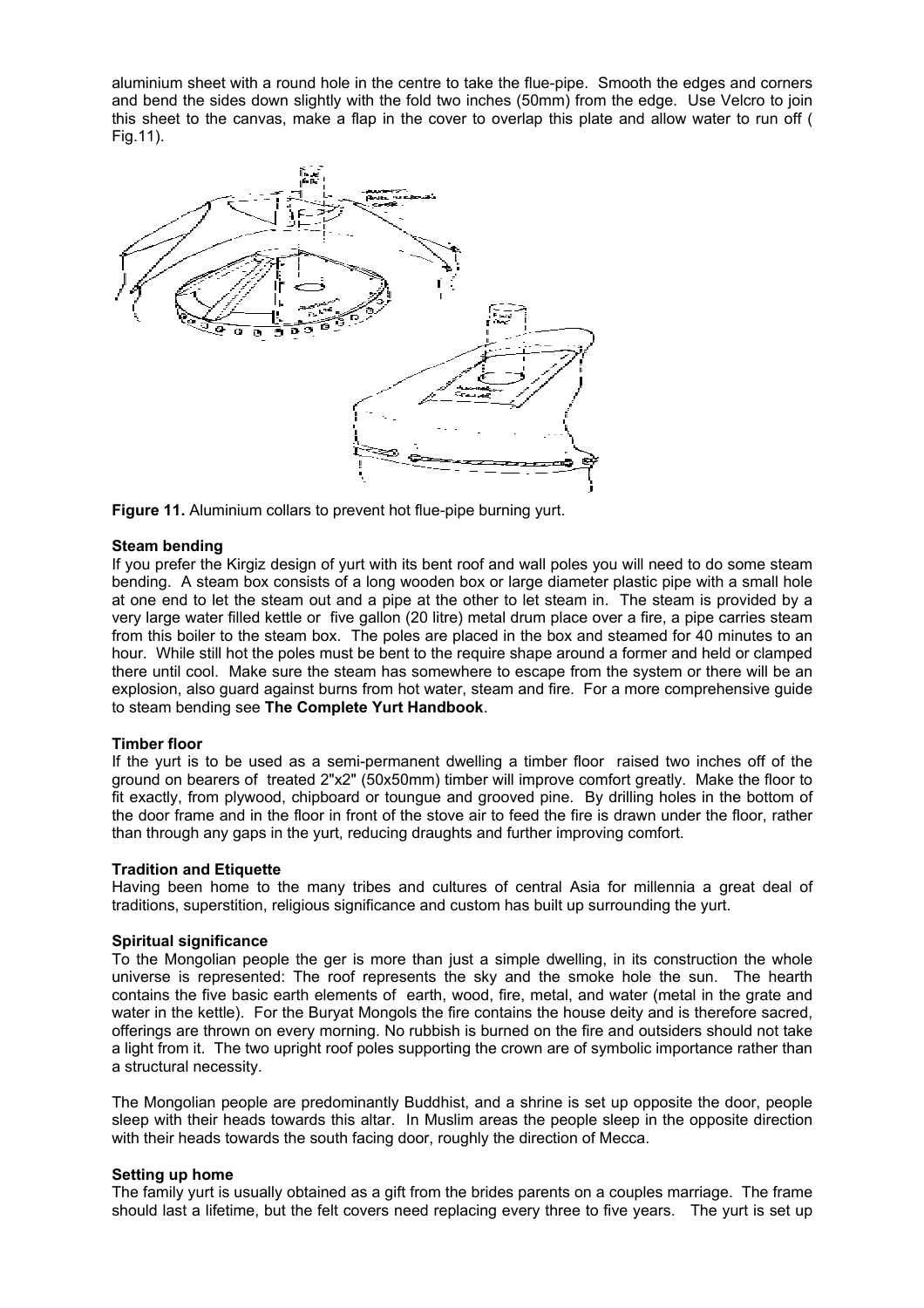with the door facing south. When families camp together during the winter the group of yurts or *aul* are set in a circle with the opening to the south. The roof poles and crown are carried in through the door, it is considered bad luck to pass them over the wall.

The interior furnishings and seating arrangements are always the same. The altar is placed opposite the door at the back of the yurt. The hearth or stove is in the middle of the floor with firewood or other fuel in front and a low table behind. The western side is the domain of the men, male visitors and honoured guests sit this side, where saddles, tools and *airag* (fermented mares milk) are kept. The women and children use the eastern side, where rugs, bedding, food, cutlery, crockery and water are stored. Servants, poor visitors and any sick or very young animals that need nursing sit near the entrance.



**Figure 12.** Traditional furnishing and seating in the ger.

#### **Etiquette**

Traditionally, anyone stopping outside of a ger is invited in for a meal, a sheep is killed for the feast (more practical on the lonely steppes of Mongolia than in this overcrowded island). When entering the yurt it is considered impolite to step on the threshold or to hold onto the ropes. The traditional greeting offered by the visitor consists of four questions: are you well?, is your family well?, are your cattle/sheep fat?, is the grass good? the answer to each of these questions is yes, whatever the reality. After exchanging greetings the guest is offered tea, followed by airag and then yoghurt. Visitors to a Kalmuk yurt are offered *arak,* distilled spirit of airag, three glasses must be drunk in rapid succession. Following these formalities men exchange snuff and the party can become more relaxed. At the meal the guest carves and shares the meat.

There are a number of rules which guests should follow. All weapons should be left outside, do not step on the threshold, point your feet at or put rubbish on the fire. Do not sit with your back to the altar, whistle, write in red pen, step over older people or point a knife at anyone. One should take at least a little of any food or drink offered. When offered arak or vodka flick a small amount to the sky, the wind and the earth before drinking.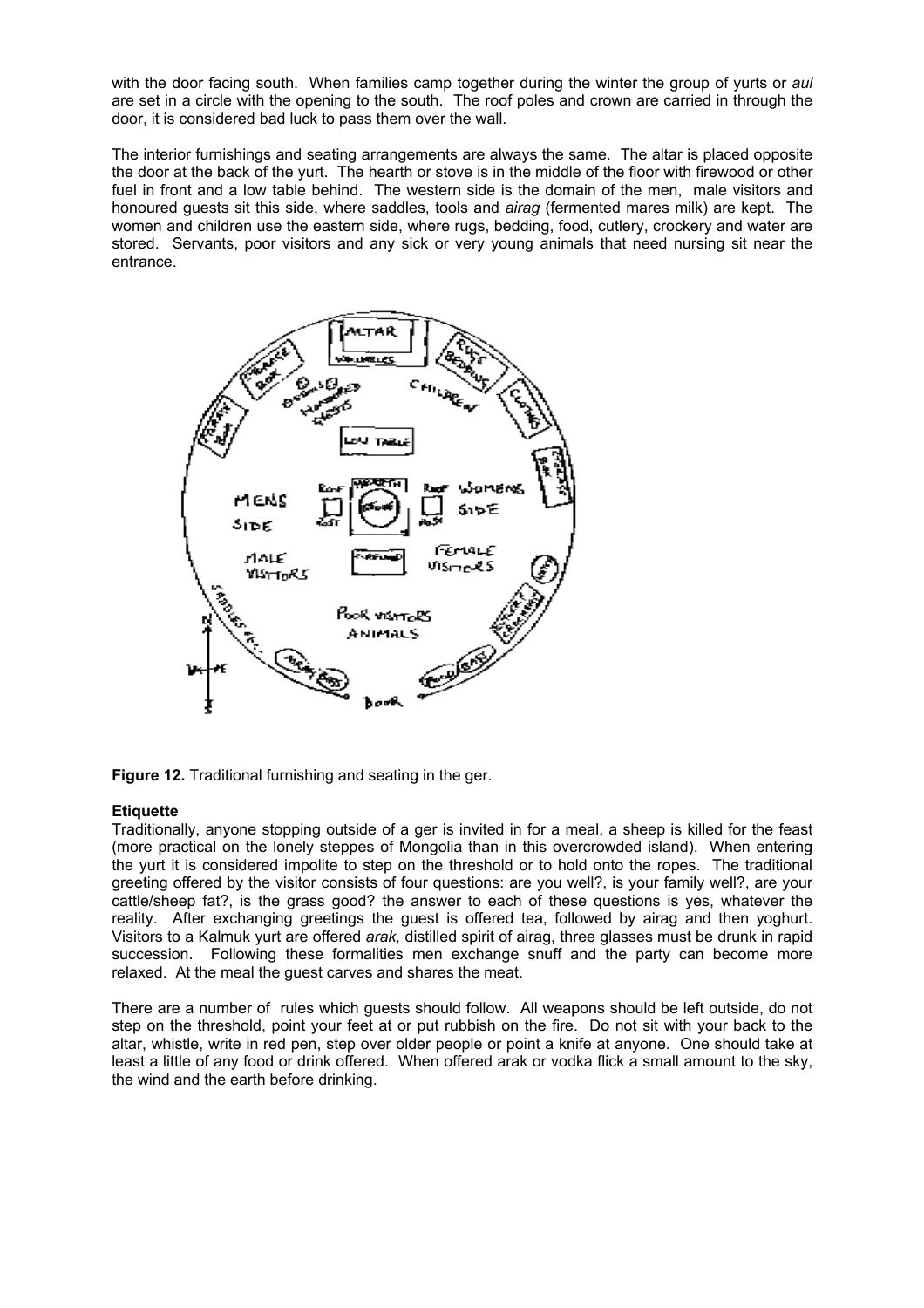#### **Putting up Your Yurt**

- 1. Unfold the wall sections and place them upright in an approximate circle.
- 2. Tie two ends together, overlapping slightly. tie the other two ends to the door frame.
- 3. Adjust the position of the walls until they are perfectly circular. Use two poles held end to end to check that the diameter is exactly the same at several points.
- 4. Tie a strong rope around the top of the walls. **This step is very important, to fit the roof without this band around the Yurt will cause serious damage.**
- 5. Ask a friend to hold the crown above their head in the centre of the yurt.
- 6. Fit the string loop of each roof pole over the top of a wall pole and fit the other ends into the holes in the crown.
- 7. Tie the tension band tightly around the entire yurt at the point where the wall and roof poles meet.
- 8. Pull the crown hard down to ensure that it is level and that all of the roof poles are securely seated.
- 9. Fit the wall cover.
- 10. Fit the roof cover and tie it down with a rope passing through the grommets.
- 11. Tuck the plastic skirt under the bottoms of the wall poles.
- 12. Fit the door.

#### *HAPPY YURTING!*